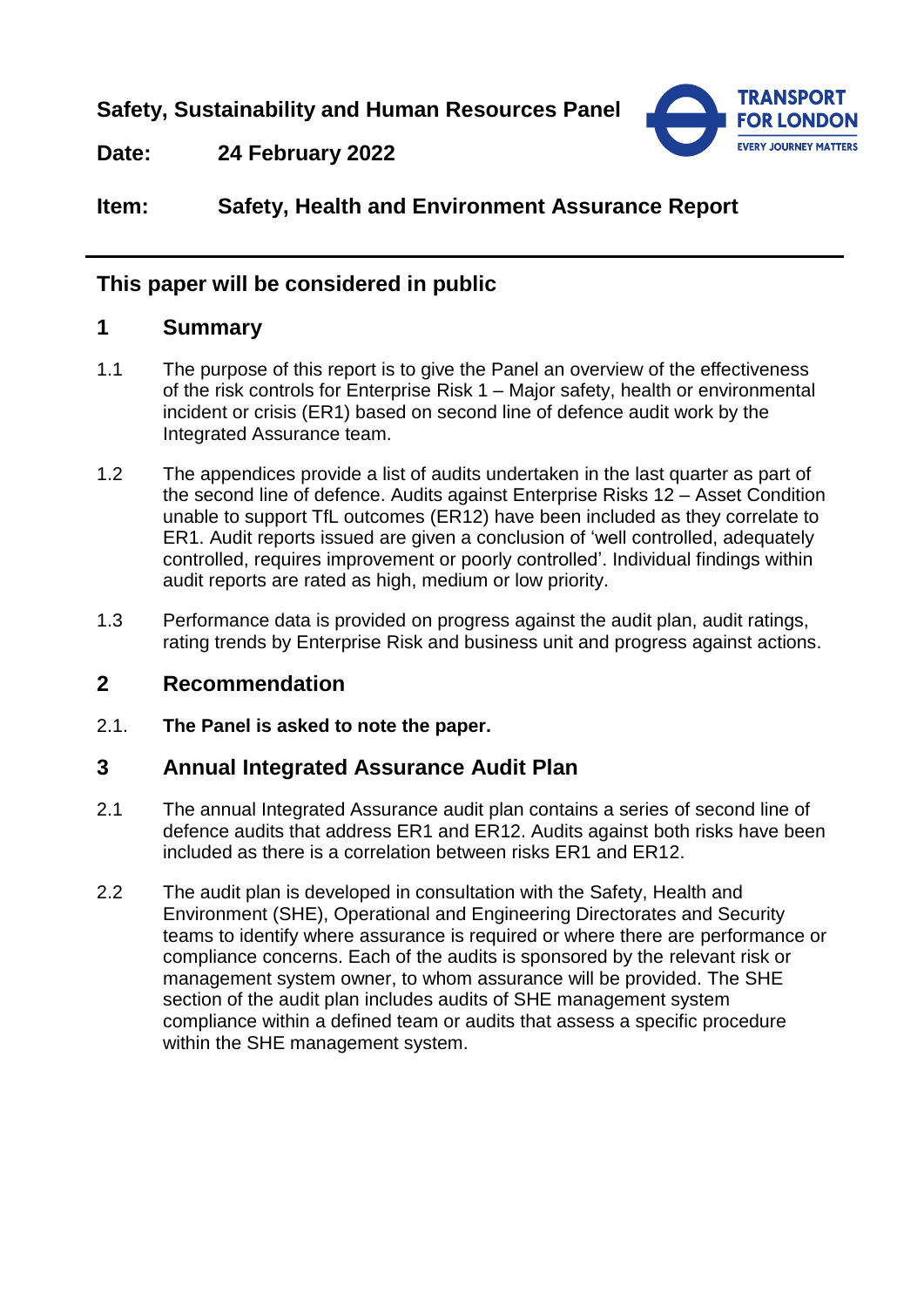# **3 Work of Note this Quarter**

- 3.1 It has been agreed that in Quarter 4 of 2021/22 (Q4) the Integrated Assurance team will change its name to 'Quality, Safety and Security Assurance'. Feedback from stakeholders was that 'Integrated Assurance' was not self-explanatory and not understood across the business, the team therefore did not identify with and take ownership of the team name. 'Quality, Safety and Security Assurance' provides a more accurate description of the work the team does, the subjects addressed and the key stakeholders we work with. The name change does not alter the work the team does, the methodology or the standards to which they work.
- 3.2 Risk and Assurance has revised one of the team roles to have greater focus on data analytics, using the output from the new audit database and complementary software such as 'Power BI'. This work will provide more sophisticated graphical displays of performance trends and analysis as requested at the meeting of the Panel in December 2021. The initial work is looking at audit conclusion by department, strategic risk and audit findings with analysis of trends over time.
- 3.3 Ten topic audits and nine Integrated Systems audits were completed in Quarter 3 of 2021/22 (Q3): of the 10 topic audits one audit was concluded as 'poorly controlled':
	- (a) 21 735 Surface Transport Electrical Inspections: We were requested to undertake this audit by the team responsible for electrical testing to test the robustness of their inspection and monitoring arrangements. Compliance with the requirements of British Standard 7671 (Requirements for Electrical Installations) could not be fully demonstrated. There was a gap across the asset areas in data collection, information, recording, storage and document management of reports/certificates.
- 3.4 Four audits were concluded as requires improvement:
	- (a) 21 741 Management of Dockland Light Railway (DLR) Rolling Stock Assets and Configuration: There was one high priority finding relating to the absence of a configuration management process for fleet assets and their associated systems. Medium priority findings included no records for a six monthly 'first in first out' stock rotation and incomplete paperwork. These controls are required to ensure that assets are fit for purpose and remain compatible with other assets and systems following changes in design.
	- (b) 21 744 London Underground (LU) Service Control Training and Competence: The findings related to an absence of risk-based training needs analysis and there were gaps in the assurance of assessor competence and assurance activities. There were no issues directly concerning control room employee competence.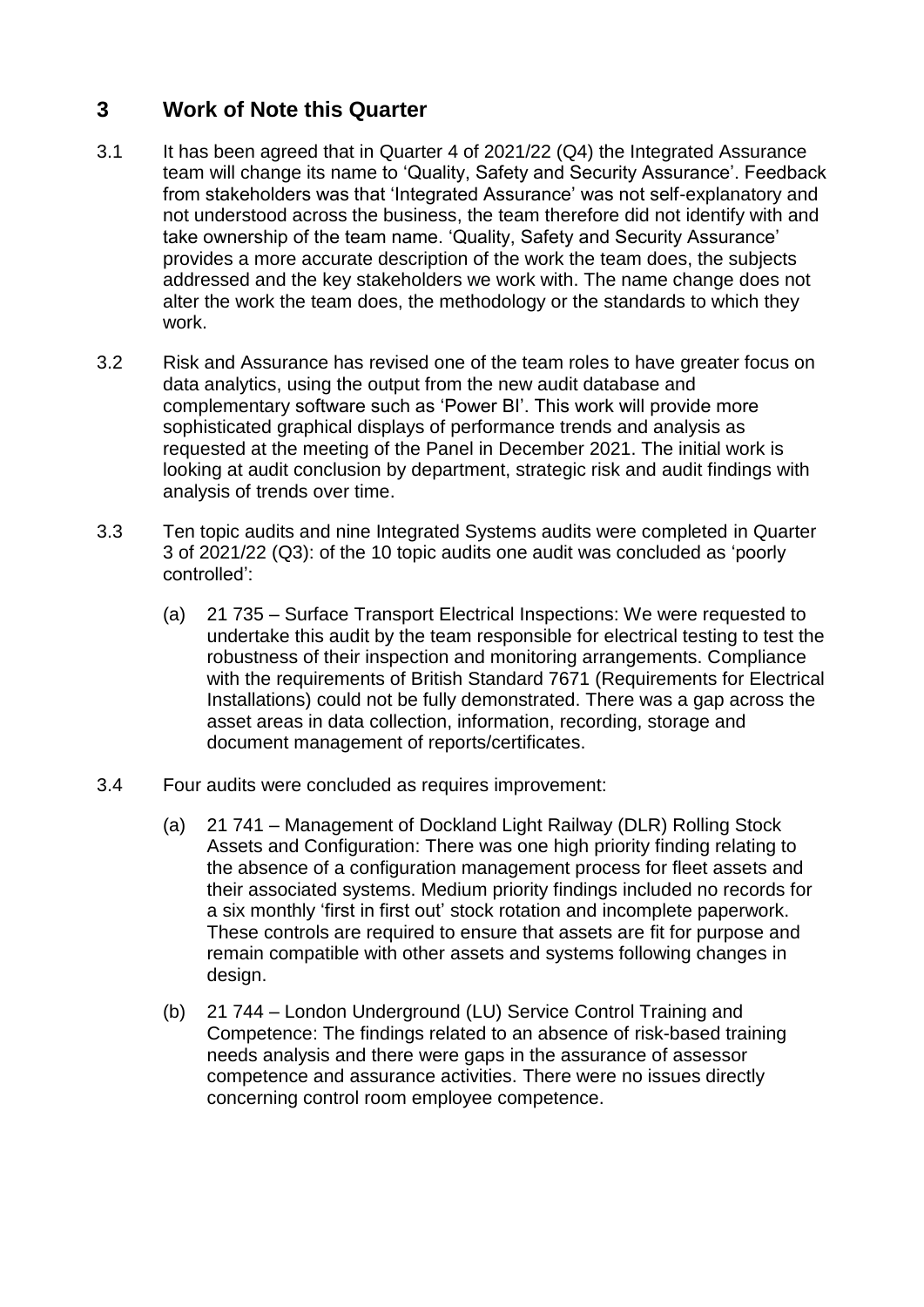- (c) 21 748 LU Track Drainage Management: Evidence was available to show that inspection and maintenance of assets was being undertaken and recorded, although not all parts of the standard were complied with. Data gaps were identified within the track drainage asset area, these gaps were known to the business and an action plan was already in place to address these.
- (d) 21 763 LU Rolling Stock Competence Management. Elements of Competence Management System reference document R0623 and the associated London Underground Skills Development management documents had not been fully implemented.

All 'poorly controlled' and 'requires improvement' audits have agreed actions that are in progress and being tracked by the team. See Appendix 1 for the full detail of audits completed in Q3.

- 3.5 The Integrated Assurance team undertook a consultancy assignment for the Compliance, Policing, Operations and Security (CPOS) Directorate to provide assurance in relation to the Local Security Action plans (LSAPs) to determine if the preventative security measures designed by CPOS had been effectively implemented across TfL. The report considered the roll out of the LSAPs and provided quantitative and qualitative analysis of the results of interviews undertaken as part of the LSAP process and interviews conducted in the fieldwork for the report. The report concluded that the roll out had been successful and there were agreed logical next steps to further mature the TfL security culture. Consultancy reports are not given a conclusion as they are not compliance orientated. A briefing on the report and next steps for action were presented and agreed at the TfL Executive Security Group.
- 3.6 Integrated Systems audits assess compliance against a range of key requirements of the TfL management systems including SHE, competence, security, finance and operational rules. These audits are not given an overall conclusion given the range of subjects, risks and findings covered. These audits were developed with subject matter experts from SHE, Security, Finance and Revenue and LU Customer Operations teams and audit Station, Train and Service Control teams. They are also undertaken on LU Asset Performance and Capital Delivery maintenance teams (e.g. track, rolling stock depots and signals teams). Feedback on Integrated Systems audits is provided quarterly to LU Senior Management.
- 3.7 In Q3, nine integrated systems were delivered providing assurance of key management system requirements addressing local SHE, security, assets, competence and finance controls. The full list of Integrated Systems audits conducted in Q3 is provided in Appendix 1.

## **4 Cancelled and Deferred Work**

4.1 Audits are only cancelled or deferred at the request of, or in agreement with the audit sponsor or risk owner with the decision rationale recorded in the audit database. In Q3 nine audits were cancelled and two deferred. For transparency these are summarised below.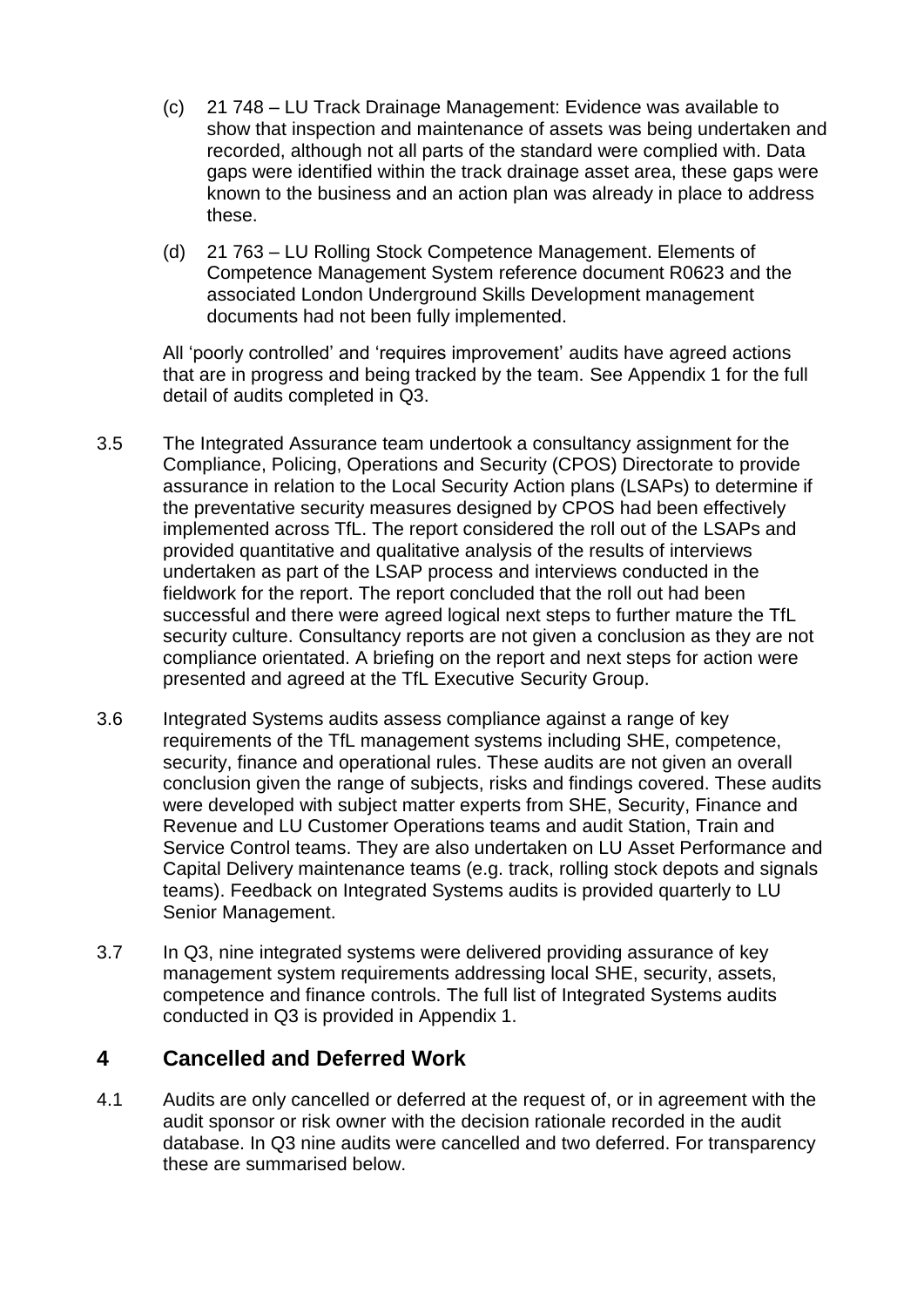| <b>Title</b>                                                                                                                                     | <b>Reference</b>                 | <b>Comment</b>                                                                                                                                      |
|--------------------------------------------------------------------------------------------------------------------------------------------------|----------------------------------|-----------------------------------------------------------------------------------------------------------------------------------------------------|
| LU Operations Integrated<br>Systems Audits - five in total                                                                                       | 711, 712,<br>713, 721<br>722 (C) | Cancelled due to Covid-19 restrictions in<br>place at the time of the audits preventing<br>site visits.                                             |
| <b>LU Earth Structures Inspector</b><br>Competence                                                                                               | 21 750 (D)                       | Deferred to enable the Inspectors to<br>complete the required training in Q4.                                                                       |
| Transfer of Dial-a-Ride, Victoria<br><b>Coach Station and Woolwich</b><br><b>Ferry Premises to Surface</b><br>Transport (ST) Asset<br>Operations | 21 756 (D)                       | Deferred to Quarter 1 of 2022/23 due to<br>other audits of the same team planned at<br>the same time.                                               |
| LU Handover of track asset<br>data from projects to<br>maintenance teams                                                                         | 21 757 (C)                       | Cancelled as no longer required<br>following the co-location of the two teams<br>into one Directorate.                                              |
| Approval of project technical<br>specifications by Rolling Stock<br>Engineering                                                                  | 21 768 (C)                       | Cancelled following a change in<br>Engineering Professional Head and no<br>longer consider a priority.                                              |
| <b>TfL Asbestos Management</b>                                                                                                                   | 21 770 (C)                       | Cancelled to allow implementation of a<br>new hazardous materials standard due in<br>March 2022. To be audited as part of the<br>2022/23 programme. |
| Handover of ST Highways<br>assets and asset data                                                                                                 | 21 775 (C)                       | Cancelled as the scope of audit 21 747<br>was expanded to provide assurance of<br>this subject.                                                     |

## **5 Performance and Trends**

- 5.1 At the end of Q3 progress through the Integrated Assurance audit plan stood at 50 per cent (see Appendix 2). Whilst this is still behind schedule, there has been significant progress in Q3 compared with the end of Quarter 2 when progress stood at 25 per cent. The combination of successful recruitment and a back loaded audit plan is delivering the required improvement in performance for Q3 and Q4.
- 5.2 Across the last six periods there has been a steady trend of 64 per cent of actions closed on time. Seventeen per cent of actions were granted an extension (in compliance with our procedure), this is a decreasing trend. The combination of these two trends means there has been an increase in the number of overdue actions. There are currently 53 overdue actions out of a total of 85. It is noted that the actions from five audits make up a significant proportion of the total number of overdue actions (36 out of 53). Actionees receive routine reminders from the audit team and overdue actions are escalated to the applicable management teams.